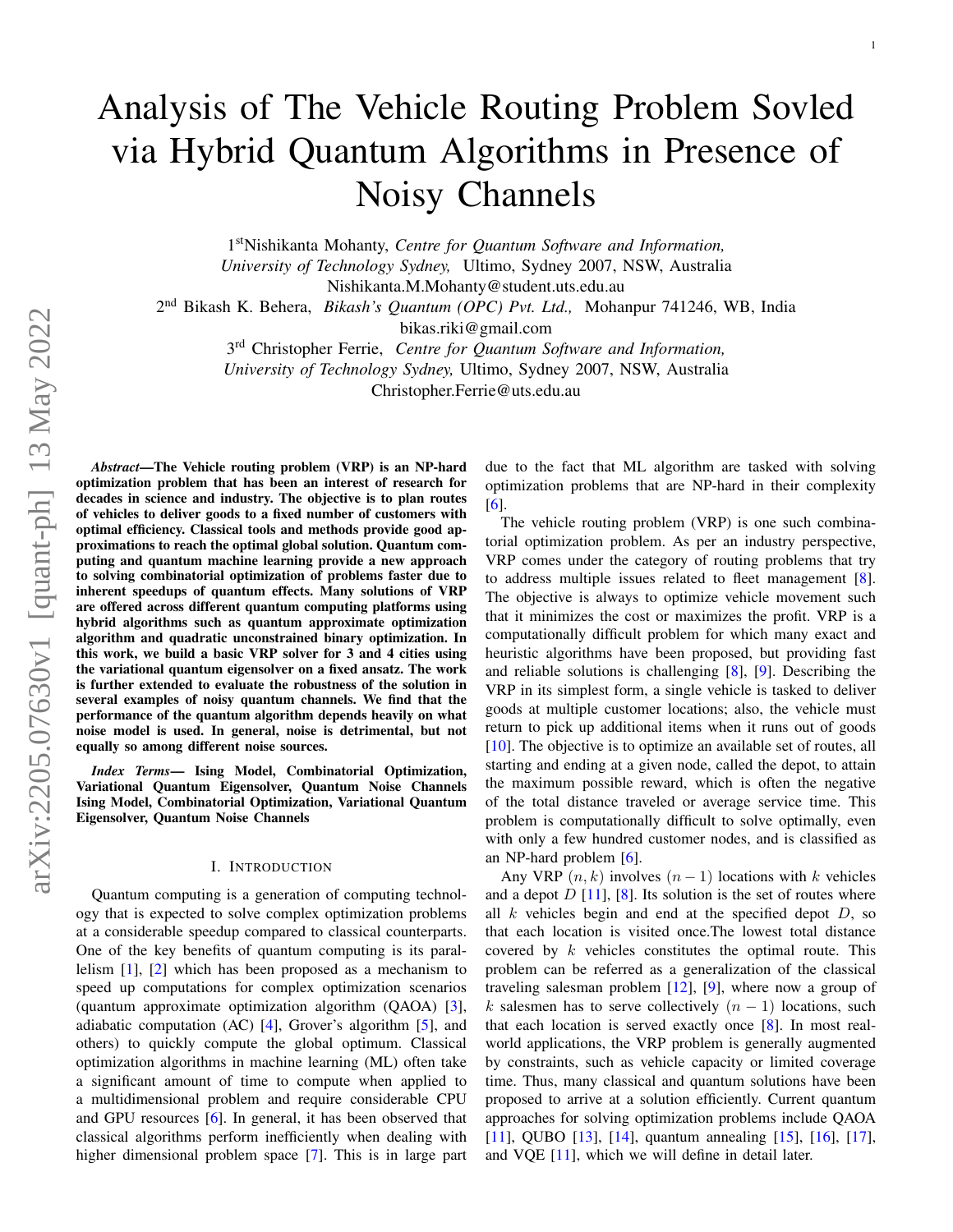In this work, we study this classic problem in a different light. Here we explore adding controlled noise to an adapted quantum solution to determine if it improves or degrades the overall results. In this context, we came across recent works in QAOA [\[18\]](#page-9-0), [\[19\]](#page-9-1), [\[20\]](#page-9-2), [\[21\]](#page-9-3) and VQE algorithms [\[22\]](#page-9-4), which look at the generic effects of noise in these hybrid algorithms. Our work complements these results by analysing the effects of noise in a detailed gate-based simulation of an algorithm to so VRP. We analyze the effect of various noise channels on an existing, yet variable, ansatz that is developed as a solution to VRP. We apply amplitude damping, bit-flip, phase-flip, bitphase-flip and depolarising noise channels to VRP circuits and analyze the effects and consolidate our findings.

The paper is organized as follows. Sec. [II](#page-1-0) discusses the fundamental mathematical concepts such as combinatorial optimization, adiabatic computation, QAOA, and the Ising model. Sec. [III](#page-3-0) discusses the formulation of VRP using the concepts discussed in previous Section. Sec. [IV](#page-4-0) covers the basic building blocks of circuits to solve VRP. Sec. [V](#page-4-1) covers the building of ansatz for VRP. Finally, Sec. [VI](#page-4-2) covers the effects of applying noise models on the VRP circuit. In Sec. [VII,](#page-7-0) we conclude by comparing the effects of various noise models on the VRP circuit and future directions of research.

# II. MATHEMATICAL BACKGROUND

<span id="page-1-0"></span>The fundamental concepts of solving routing problems rest in dealing with techniques and procedures to solve combinatorial optimization problems. This is followed by converting the mathematical models to a quantum equivalent mathematical model for formulating the objective function. The solution of the objective function is often achieved by maximization or minimization of the function. In this section, we outline the key concepts.

### *A. Combinatorial Optimization*

A classical combinatorial optimization (CO) problem is the task of finding an optimal object from a finite set of objects. Exhaustive search is not practical in finding the optimal object due to the potentially high number of objects. CO problems are maximization or minimization problems with input strings in some set S and m clauses with  $|S|$  greater than equal to m. Each clause takes as input a string and returns a value. The total cost function of a string is the sum over the  $m$  clauses. If we denote the input string as z and clauses as  $C_{\alpha}$  then the total cost function is written as,

$$
C(z) = \sum_{\alpha=1}^{m} C_{\alpha}(z). \tag{1}
$$

The goal is to find  $\overline{z} \in S$  such that  $C(\overline{z}) \geq C_{\alpha}(z)$  for all  $z \in S$  (in the case of minimization,  $C(\overline{z}) \leq C_{\alpha}(z)$  for all  $z \in S$ ). Here  $\overline{z}$  need not be unique. For simplification, restrictions are put on clauses and input strings where clauses are restricted to integers 0 and 1, whereas input strings are restricted to a binary representation of integers 0 through  $2<sup>n</sup>-1$ . Hence z can be written as  $z=z_0z_1z_2 \ldots z_{n-1}$  for  $z_i \in \{0, 1\}$ . Also, considering only maximization problems, the minimization problems can be studied as  $C'_{\alpha}(z) = 1 - C_{\alpha}(z)$ 

$$
C'(z) = \sum_{k=0}^{m-1} C'_{\alpha}(z) = \sum_{k=0}^{m-1} (1 - C_{\alpha}(z)),
$$
  
=  $m - \sum_{k=0}^{m-1} C_{\alpha}(z) = m - C(z).$  (2)

# *B. Adiabatic Quantum Computation*

Adiabatic quantum computation (AQC) is a theoretical framework of a quantum computer [\[4\]](#page-8-3), [\[23\]](#page-9-5). The principle behind AQC is the adiabatic theorem, which states that if a Hamiltonian is altered slowly enough, a system in the ground state of that Hamiltonian will remain in the ground state [\[24\]](#page-9-6). The Hamiltonian represents the energy state of a system. In AQC, we deal with two Hamiltonians: the driver Hamiltonian  $(H_d)$  and the problem Hamiltonian  $(H_p)$ . The driver Hamiltonian  $(H_d)$  is a ground state of a system that is easy to prepare, whereas the problem Hamiltonian  $(H_p)$  is the desired state we are interested, and is obtained as a ground state after evolution [\[4\]](#page-8-3). The time required is determined by the minimal energy difference between the interpolating Hamiltonian's two lowest states.

In general, we are unable to assess this disparity. In other words, we begin with an easy-to-prepare ground state (i.e., the ground state of  $(H_d)$  and hope to end up with the quantum state we want (i.e., the ground state of  $(H_p)$ ), which is usually significantly challenging to prepare. Mathematically, we have a function  $s(t)$  on  $[0, T]$  where  $s(0) = 0$  and  $s(T) = 1$ . T is the value of time set high enough for the adiabatic theorem to hold. We define the Hamiltonian,  $H(t) = (1 - s(t))H_D + s(t)H_P$ . By the adiabatic theorem, given an appropriate  $s(t)$ , we stay in the ground state of this  $H(t)$  during the entire interval  $[0, T]$ . Therefore, we can see that at time  $t = 0$ , we are in the ground state of  $(H_d)$  and by time  $t = T$ , we are in the desired ground state of  $(H_n)$ . The time evolution under this time-dependent Hamiltonian involves an integral that is hard to evaluate:

$$
U(t) = \tau \exp\left\{\frac{-i}{\hbar} \int_0^t H(T)dT\right\}.
$$
 (3)

Trotterization technique [\[25\]](#page-9-7) can be used to evaluate this Hamiltonian. We discretize  $U(T)$  into intervals of  $\delta t$  small enough that the Hamiltonian is approximately constant over each interval. This allows us to use the much cleaner formula for the time-independent Hamiltonian. If  $U(b, a)$  represents time evolution from time  $a$  to time  $b$ ,

$$
U(T,0) = U(T,T - \delta t)U(T - \delta t, T - 2\delta t) \cdots U(\delta t, 0),
$$
  
\n
$$
= \prod_{j=1}^{p} U(j\delta t, (j-1)\delta t),
$$
  
\n
$$
\approx \prod_{j=1}^{p} e^{-iH(j\delta t)\delta t}.
$$
 (4)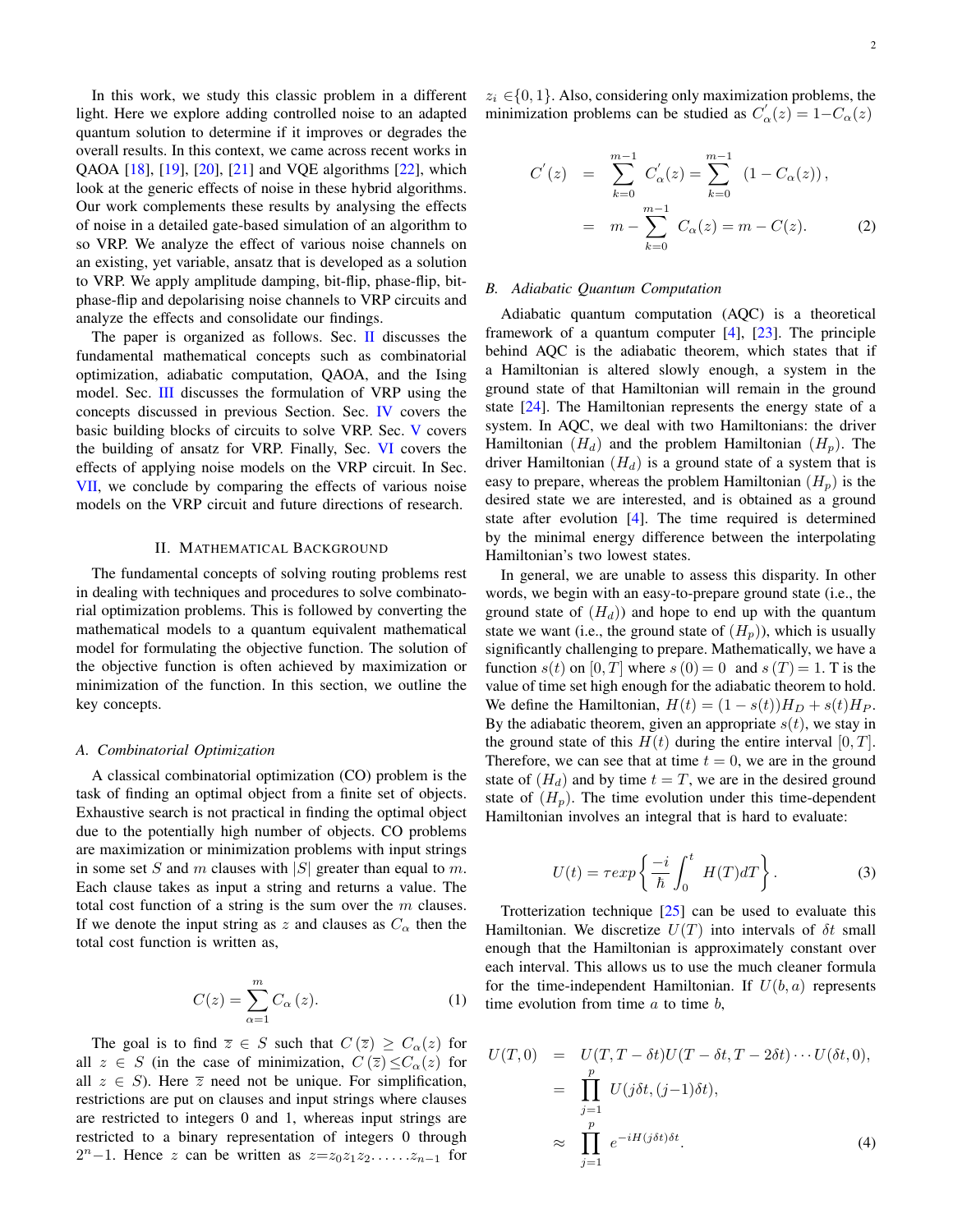Where the approximation improves as  $p$  gets larger (or, equivalently, as  $\delta t$  gets smaller) and we have chosen  $\delta t$  to be in units of  $\hbar$ . Now using the approximation  $e^{i(A+B)x} = e^{iAx}e^{iBx} + \mathcal{O}(x^2)$  and adding Hamiltonian  $H(j\delta t) = (1 - s(j\delta t))H_D + s(j\delta t)H_P$  the integral  $U(t)$  becomes,

$$
U(T,0) \approx \prod_{j=1}^{p} e^{-i(1-s(j\delta t))H_D \delta t} e^{-is(j\delta t)H_P \delta t}.
$$
 (5)

This AQC can be approximated by letting the system evolve under  $H_P$  for some small  $s(j\delta t)\delta t$  and then  $H_D$  for some small  $(1-s(j\delta t))\delta t$  and unitaries can be constructed for these operations  $U=e^{-i\alpha H\delta t}$ ; Where  $\alpha$  is some number in the interval [0, 1], and that incorporates the scaling due to  $s(j\delta t)$ . AQC forms the theoretical basis of variational quantum algorithm QAOA, which is discussed briefly in ongoing section.

## *C. QAOA*

Quantum Approximate Optimization Algorithm (QAOA) is a variational algorithm proposed by Farhi *et al.* in 2014 [\[4\]](#page-8-3), [\[3\]](#page-8-2). This algorithm relies on the framework of adiabatic quantum computation. It is an algorithm that uses both classical and quantum techniques thus, it is a hybrid algorithm. In the previous section, we touch upon the quantum adiabatic computation where we move from the eigenstate of driver Hamiltonian to that of the eigenstate of problem Hamiltonian. The problem Hamiltonian can be written as,

$$
C|z\rangle = \sum_{\alpha=1}^{m} C_{\alpha(z)}|z\rangle.
$$
 (6)

We know that the maximum energy eigenstate of C is the solution to the combinatorial optimization problem. Similarly, for driver Hamiltonian we use

$$
B = \sum_{j=1}^{n} \sigma_j^x.
$$
 (7)

where  $\sigma_j^x$  is the  $\sigma^x$  Pauli operator on bit  $z_j$  also know as the mixing operator. Let us also define  $U_c(\gamma) = e^{-i\gamma C_\alpha}$  and  $U_B(\beta) = e^{-i\beta B}$  which lets the system evolve under C for some  $\gamma$  amount of time and under B for some  $\beta$  amount of time, respectively. Basically, QAOA constructs a state

$$
|\beta,\gamma\rangle = e^{-i\beta_p B} e^{-i\gamma_p C} \dots e^{-i\beta_2 B} e^{-i\gamma_2 C} e^{-i\beta_1 B} e^{-i\gamma_1 C} |s\rangle,
$$
\n(8)

where  $|s\rangle$  is a superposition state of all input qubits. The expectation value of the cost function  $\sum_{\alpha=1}^{m} \langle \beta, \gamma | C | \beta, \gamma \rangle$ gives the solution or the approximate solution of the problem [\[26\]](#page-9-8).

# *D. Ising Model*

The Ising model is a classic mathematical model for ferromagnetism in statistical mechanics [\[27\]](#page-9-9), [\[28\]](#page-9-10). The model is made up of discrete variables that represent magnetic dipole moments of atomic "spins" in one of two states  $(+1 \text{ or } 1)$ . The spins are arranged in a graph, typically a lattice (in which the local structure repeats periodically in all directions), which allows each spin to interact with its neighbors. Neighboring spins that agree have less energy than those that disagree; the system tends to the lowest energy, but heat disrupts this tendency, allowing alternative structural phases to emerge. As a simplified model of reality, the model enables for the identification of phase transitions [\[29\]](#page-9-11). The total energy of the spins is described by the following Hamiltonian

$$
H_c = -\sum_{\langle i,j\rangle} J_{ij}\sigma_i\sigma_j - h\sum \sigma_i.
$$
 (9)

Where  $J_{ij}$  represents the interaction between i and j, which are adjacent spins, and h represents an external magnetic field. If J is positive, the ground state at  $h = 0$  is a ferromagnet. If J is negative, the ground state at  $h = 0$  is an anti-ferromagnet for a bipartite lattice. Hence for simplification and in the context of this document, we can write the Hamiltonian as

$$
H_c = -\sum_{\langle i,j\rangle} J_{ij}\sigma_i^z \sigma_j^z - \sum h_i \sigma_i^x.
$$
 (10)

Here  $\sigma_z$  and  $\sigma_x$  represent Pauli z and x operator. For simplification, we can consider the following conditions,  $J_{ij} = \pm 1$  to ferromagnetic ( $J_{ij} > 0$ ),  $h = 0$  assuming no external influence on spin. Thus we can rewrite the Hamiltonian as following

$$
H_c = -\sum_{\langle i,j\rangle} J_{ij}\sigma_i^z \sigma_j^z = -\sum_{\langle i,j\rangle} \sigma_i^z \sigma_j^z.
$$
 (11)

# *E. VQE*

The Variational Quantum Eigensolver (VQE) is another hybrid quantum classical algorithm that is used to estimate the eigenvalue of a large matrix or Hamiltonian  $H$  [\[30\]](#page-9-12). The basic objective of this method is to search for a trial qubit state of a wave function  $|\psi(\vec{\theta})\rangle$  which is dependent on a parameter set  $\vec{\theta} = \theta_1, \theta_2, \dots$  also called as the variational parameters. By quantum theory the expectation of an observable or Hamiltonian H in a state  $|\psi(\vec{\theta})\rangle$  can be expressed as,

<span id="page-2-0"></span>
$$
E(\vec{\theta}) = \langle \psi(\vec{\theta}) | H | \psi(\vec{\theta}) \rangle.
$$
 (12)

By spectral decomposition

$$
H = \lambda_1 |\psi\rangle_1 \langle \psi|_1 + \lambda_2 |\psi\rangle_2 \langle \psi|_2 + \ldots + \lambda_n |\psi\rangle_n \langle \psi|_n.
$$
\n(13)

Where  $\lambda_i$  and  $|\psi\rangle_i$  are the eigenvalues of matrix H. Also the eigenstates of H are orthogonal so  $\langle \psi_i | \psi_j \rangle = 0$  if  $i \neq j$ . The wave function  $|\psi(\vec{\theta})\rangle$  can be expressed as superposition of eigenstates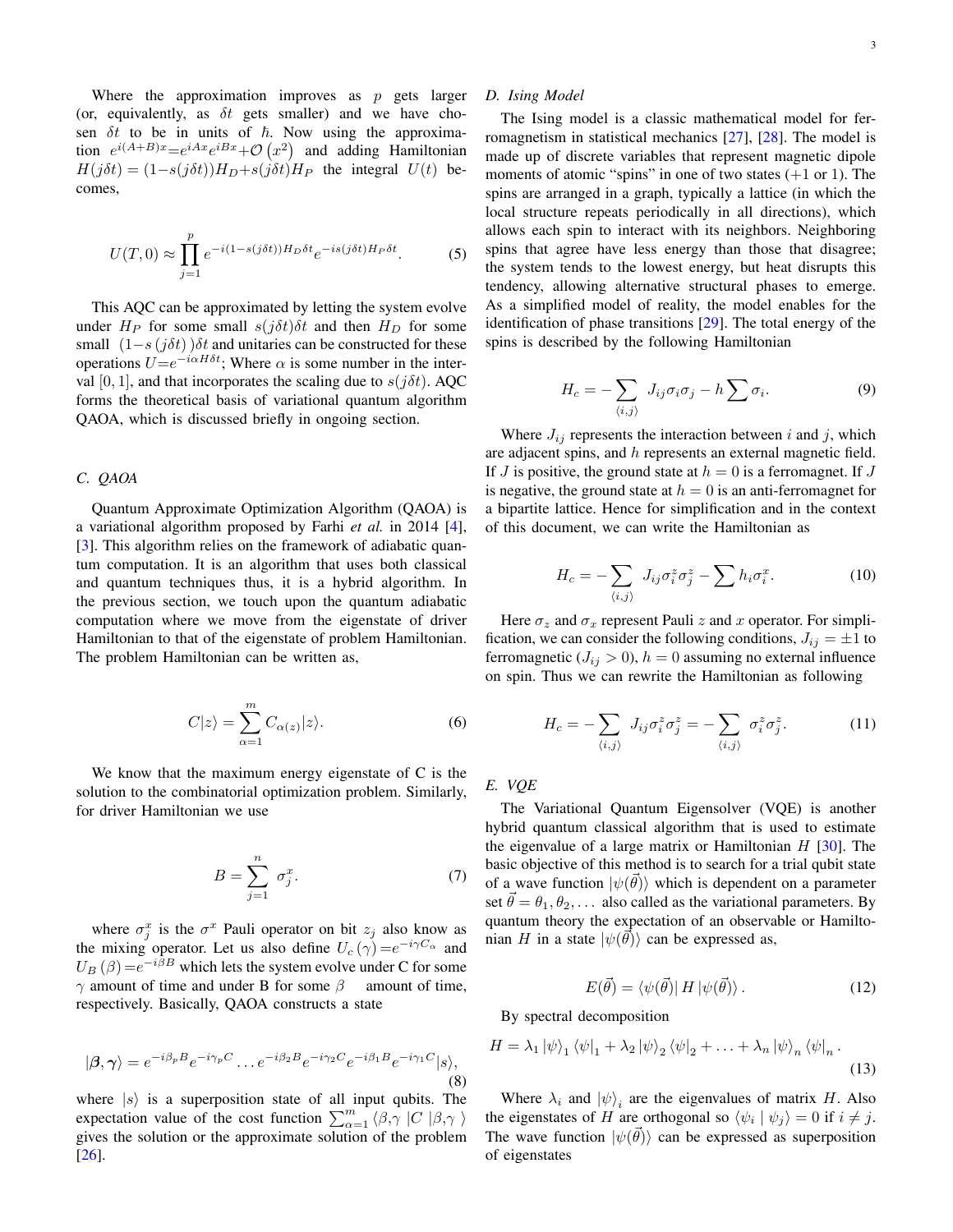$$
|\psi(\vec{\theta})\rangle = \alpha_1(\vec{\theta}) |\psi\rangle_1 + \alpha_2(\vec{\theta}) |\psi\rangle_2 + \ldots + \alpha_n(\vec{\theta}) |\psi\rangle_n.
$$
 (14)

Thus the expectation becomes

$$
E(\vec{\theta}) = |\alpha_1(\vec{\theta})|^2 \lambda_1 + |\alpha_2(\vec{\theta})|^2 \lambda_2 + \ldots + |\alpha_n(\vec{\theta})|^2 \lambda_k 15)
$$

Clearly,  $E(\vec{\theta}) \geq \lambda_{\min}$ . So in VQE algorithm, we vary the parameters  $\vec{\theta} = \theta_1, \theta_2, \dots$  until  $E(\vec{\theta})$  is minimized. This property of VQE is useful in solving combinatorial optimization problems where a parameterized circuit is used to prepare the trial state of the algorithm, and  $E(\vec{\theta})$  is called as the cost function that is the expectation value of the Hamiltonian in the trial state. Iterative minimization of the cost function produces the ground state of the target Hamiltonian. The optimization process utilizes a classical optimizer which uses quantum computer to evaluate the cost function and calculate its gradient at each optimization step.

# III. MODELLING VRP IN QUANTUM

<span id="page-3-0"></span>To find a solution to the vehicle routing problem, we can map the cost function to an Ising Hamiltonian  $H_c$  [\[29\]](#page-9-11). The minimization of Ising Hamiltonian  $H_c$  gives the solution to the problem. To begin, let us consider an arbitrary connected graph of *n* vertices and  $n - 1$  edges. Also, let us assume we have to route a vehicle among two vertices of the graph which are not adjacent. To formulate this, let us consider a binary decision variable  $x_{ij}$  who has a value 1 if there exists an edge between i and j for edge weight  $w_{ij} > 0$  else, the value is 0. Now to represent VRP problem, we need  $n \times (n-$ 1) decision variables. For every edge from  $i \rightarrow j$  we define two sets of nodes *source* [i] and  $target[j]$ . The set *source* [i] contains the nodes j to which i sends an edge j  $\epsilon$  source[i]. The set  $target[j]$  contains the nodes i to which i sends an edge  $i \in target[j]$ . We define VRP as follows,

$$
VRP(n,k) = \min_{\{x_{ij}\}_{i \to j} \in \{0,1\}} \sum_{i \to j} w_{ij} x_{ij}.
$$
 (16)

Where  $k$  is the number of vehicles and  $n$  is total number of locations, but considering the starting location as  $0^{th}$  location or Depot D we have  $n - 1$  locations for vehicles to travel. This is of course subject to the following constraints,

$$
\sum_{j \in source \ [i]} x_{ij} = 1, \forall i \in \{1, \dots, n-1\},
$$
\n
$$
\sum_{j \in target \ [i]} x_{ji} = 1, \forall i \in \{1, \dots, n-1\},
$$
\n
$$
\sum_{j \in source \ [0]} x_{0j} = k,
$$
\n
$$
\sum_{j \in target \ [0]} x_{j0} = k.
$$
\n(17)

From the above set of constraints, the first two impose the restriction that each node must be visited only once by the delivering vehicle. The last two constraints enforce the restriction that the vehicle must return to the depot after delivering the goods. For the VRP equation and constraints, we can form the Hamiltonian of VRP as follows [\[11\]](#page-8-10).

<span id="page-3-1"></span>
$$
H_{VRP} = H_A + H_B + H_C + H_D + H_E,
$$
  
\n
$$
H_A = \sum_{i \in 1, \dots, n-1} w_{ij} x_{ij},
$$
  
\n
$$
H_B = A \sum_{i \in 1, \dots, n-1} \left( 1 - \sum_{j \in source [i]} x_{ij} \right)^2,
$$
  
\n
$$
H_C = A \sum_{i \in 1, \dots, n-1} \left( 1 - \sum_{j \in target[i]} x_{ji} \right)^2,
$$
  
\n
$$
H_D = A \left( k - \sum_{j \in source[0]} x_{0j} \right)^2,
$$
  
\n
$$
H_E = A \left( k - \sum_{j \in target[0]} x_{j0} \right)^2.
$$
\n(18)

 $A > 0$  is a constant. The set of all binary decision variables  $x_{ij}$  can be represented in vector form as

$$
\overrightarrow{x} = [x_{(0,1)}, x_{(0,2)}, \dots x_{(1,0)}, x_{(1,2)}, \dots x_{(n-1,n-2)}]^T. (19)
$$

Using the above vector, we can define two additional vectors for each node (in the beginning of the section we defined two sets for source and target nodes so two vectors will represent)  $\overrightarrow{z}_{S[i]}$  and  $\overrightarrow{z}_{T[i]}$ .

$$
\overrightarrow{z}_{S[i]} = \{x_{ij} = 1, x_{kj} = 0, k \neq i, \forall j, k \in \{0, ..., n-1\},
$$
  

$$
\overrightarrow{z}_{T[i]} = \{x_{ji} = 1, x_{jk} = 0, k \neq i, \forall j, k \in \{0, ..., n-1\}.
$$
  
(20)

The above vectors will assist in the formulation of the QUBO model of VRP. In general, the QUBO model [\[31\]](#page-9-13), [\[13\]](#page-8-12), [\[14\]](#page-8-13), [\[32\]](#page-9-14) of a connected graph  $G = (N, V)$  is defined as,

<span id="page-3-2"></span>
$$
f(x)_{QUBO} = \min_{x \in \{0,1\}(N \times V)} x^T Q x + g^T x + c.
$$
 (21)

where,  $Q$  is a quadratic coefficient of the edge weights,  $q$ is a linear coefficient of the node weights and  $c$  is a constant. Here,  $\mathbb J$  is the matrix of all ones,  $\mathbb I$  is the identity matrix, and  $e_0 = [1, 0, \dots, 0]^T$ . Hence for QUBO formulation of Eq. [\(18\)](#page-3-1) the coefficients are given as follows,

$$
Q = A \left[ \left[ z_{T[0]}, \ldots, z_{T[n-1]} \right]^T \left[ z_{T[0]}, \ldots, z_{T[n-1]} \right] + \left( \mathbb{I}_n \otimes \mathbb{J}(n-1, n-1) \right) \right],
$$
  
\n
$$
g = W - 2Ak \left( (e_0 \otimes \mathbb{J}_{n-1}) + \left[ z_{T[0]} \right]^T \right),
$$
  
\n
$$
+ 2A \left( \mathbb{J}_n \otimes \mathbb{J}_{n-1} \right),
$$
  
\n
$$
c = 2A(n-1) + 2Ak^2.
$$
 (22)

The binary decision variable  $x_{ij}$  is transformed to spin varibale  $s_{ij} \in \{-1, 1\}$  as  $x_{ij} = (s_{ij} + 1)/2$ .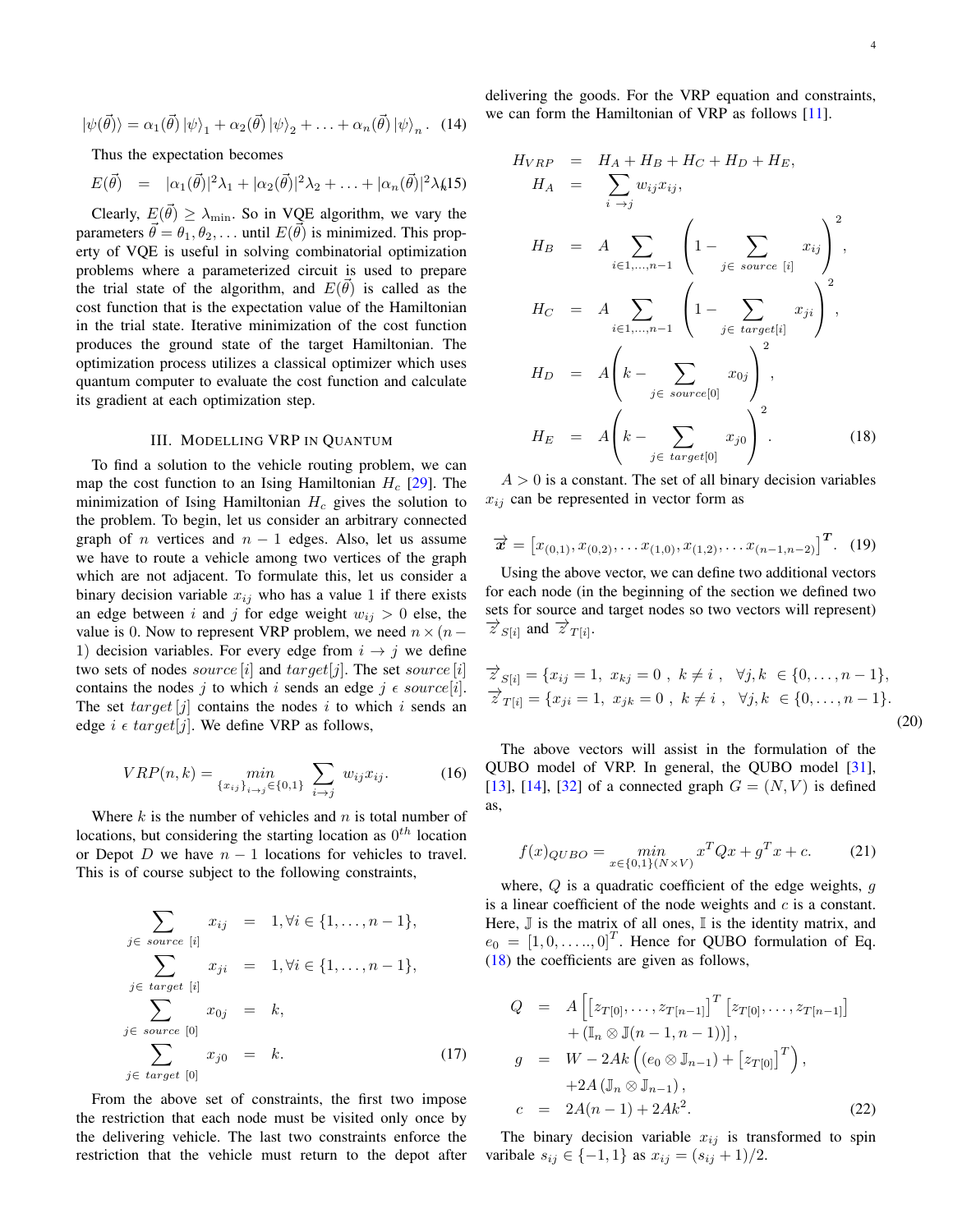From the above Eqs, we can expand the Eq.  $(21)$  to form the Ising Hamiltonian of VRP [\[13\]](#page-8-12)

$$
H_{Ising} = -\sum_{i} \sum_{i < j} J_{ij} s_i s_j - \sum_{i} h_i s_i + d. \tag{23}
$$

Here, the terms  $J_{ij}$ ,  $h_i$  and d are defined as follows,

$$
J_{ij} = -\frac{Q_{ij}}{2}, \forall i < j,
$$
  
\n
$$
h_i = \frac{g_i}{2} + \sum \frac{Q_{ij}}{4} + \sum \frac{Q_{ji}}{4},
$$
  
\n
$$
d = c + \sum_i \frac{g_i}{2} + \sum_i \sum_j \frac{Q_{ij}}{4}.
$$
 (24)

<span id="page-4-3"></span>

Fig. 1: (a) Sample circuit showing gate selections for  $H_{\text{cost}}$ . (b) Sample circuit showing gate selections with additional  $u$  gate for  $H_{\text{mixer}}$ .

# IV. ANALYSIS AND CIRCUIT BUILDING

<span id="page-4-0"></span>In this section, we create a gate-based circuit to realize the above formulation using the IBM gate model, which we have implemented using the Qiskit framework [\[33\]](#page-9-15). For any arbitrary VRP problem using qubits, we begin with the state of  $|+\rangle^{\otimes n(n-1)}$  the ground state of  $H_{mixer}$  by applying the Hadamard to all qubits initialized as zero state, and we prepare the following state.

$$
|\beta, \gamma\rangle = e^{-iH_{mizer}\beta_p}e^{-iH_{cost}\gamma_p}...
$$

$$
...e^{-iH_{mizer}\beta_0}e^{-iH_{cost}\gamma_0}|+\rangle^{n\otimes(n-1)}.
$$
 (25)

The energy E of the state  $|\beta, \gamma\rangle$  is calculated by expectation of  $H_{cost}$  from Eq. [\(12\)](#page-2-0). Again From the Ising model,  $H_{cost}$ term can be written in terms of Pauli operators as,

$$
H_{\text{cost}} = -\sum_{i} \sum_{i < j} J_{ij} \sigma_i^z \sigma_j^z - \sum_{i} h_i \sigma_i^z - d. \tag{26}
$$

Thus for a single term of state in  $|\beta, \gamma\rangle$  as  $\beta_0, \gamma_0$ , the expression reads,

 $e^{-iH_{mizer}\beta_0}e^{-iH_{cost}\gamma_0}$ . The first term  $H_{\text{cost}}$  can be expanded to following,

$$
e^{iJ_{ij}\gamma_0\sigma_i\sigma_j} = \cos J_{ij}\gamma_0 I + i \sin J_{ij}\gamma_0\sigma_i\sigma_j,
$$
  
\n
$$
= \begin{bmatrix} e^{iJ_{ij}\gamma_0} & 0 & 0 & 0 \\ 0 & e^{-iJ_{ij}\gamma_0} & 0 & 0 \\ 0 & 0 & e^{-iJ_{ij}\gamma_0} & 0 \\ 0 & 0 & 0 & e^{iJ_{ij}\gamma_0} \end{bmatrix}
$$
  
\n
$$
= M
$$
 (27)

Applying CNOT gate on before and after the above matrix 'M' we can swap the diagonal elements,

$$
CNOT(M)CNOT = \begin{bmatrix} e^{iJ_{ij}\gamma_0} & 0 & 0 & 0 \\ 0 & e^{-iJ_{ij}\gamma_0} & 0 & 0 \\ 0 & 0 & e^{iJ_{ij}\gamma_0} & 0 \\ 0 & 0 & 0 & e^{-iJ_{ij}\gamma_0} \end{bmatrix}.
$$
\n(28)

Observing the upper and lower blocks of matrix we can rewrite,

$$
\begin{bmatrix} 1 & 0 \\ 0 & 1 \end{bmatrix} \otimes \begin{bmatrix} e^{iJ_{ij}\gamma_0} & 0 \\ 0 & e^{-iJ_{ij}\gamma_0} \end{bmatrix} = I \otimes e^{iJ_{ij}\gamma_0} \begin{bmatrix} 1 & 0 \\ 0 & e^{-2iJ_{ij}\gamma_0} \end{bmatrix}.
$$
\n(29)

 $\begin{bmatrix} 1 & 0 \\ 0 & 0 \\ 0 & 0 \\ 0 & 0 \\ 0 & 0 & 0 \\ 0 & 0 & 0 \\ 0 & 0 & 0 \\ 0 & 0 & 0 & 0 \\ 0 & 0 & 0 & 0 \\ 0 & 0 & 0 & 0 \\ 0 & 0 & 0 & 0 & 0 \\ 0 & 0 & 0 & 0 & 0 \\ 0 & 0 & 0 & 0 & 0 & 0 \\ 0 & 0 & 0 & 0 & 0 & 0 \\ 0 & 0 & 0 & 0 & 0 & 0 & 0 \\ 0 & 0 & 0 & 0 & 0 & 0 & 0 \\ 0 & 0 & 0 & 0 & 0 & 0 &$ 0  $e^{-2iJ_{ij}\gamma_0}$ is a phase gate. Looking at the  $2nd$  term of  $H_{\text{cost}}$  we get,

$$
H_{\text{cost}} = \sum_{i} h_{i} \sigma_{i}^{z},
$$
  
\n
$$
e^{ih_{i} \sigma_{i}} = \cos h_{i} \gamma_{o} I + i \sin \gamma_{0} \sigma_{i},
$$
  
\n
$$
= \cos h_{i} \gamma_{o} \begin{bmatrix} 1 & 0 \\ 0 & 1 \end{bmatrix} + i \sin h_{i} \gamma_{0} \begin{bmatrix} 1 & 0 \\ 0 & -1 \end{bmatrix},
$$
  
\n
$$
= \begin{bmatrix} e^{ih_{i} \gamma_{0}} & 0 \\ 0 & e^{-ih_{i} \gamma_{0}} \end{bmatrix}.
$$
 (30)

Fig. [1a](#page-4-3) depicts the basic circuit with two qubits along with gate selections for  $H_{\text{cost}}$ . Similarly  $H_{\text{mixer}}$  is just a rotation along  $X$  axis denoted by a  $U$  gate depicted in Fig. [1b.](#page-4-3)

#### V. VQE SIMULATION OF VRP

<span id="page-4-1"></span>We construct the VRP circuit using the above equations and create the Hamiltonians for 3 city and 4 city scenarios. Since we need  $n(n-1)$  qubits we end up Hamiltonians and circuits with 6 and 12 qubits only. Beyond 4 cities, it is not possible to simulate in a classical desktop computer due to memory limitations. We create the ansatz using a complete set of random weights between 0 and 1 and run it across various VQE optimizers available in IBM Qiskit framework namely COBYLA, L BFGS B, SPSA, and SLSQP. We run the circuit up to 4 layers across all the optimizers and obtain the results depicted in Fig. [2.](#page-5-0) It is clear that COBYLA is the best performing optimizer followed by SPSA, L\_BFGS\_B and finally SLSQP. However, in the following, when we pass the circuit through various noise models, we will use only the COBYLA and the L\_BFGS\_B optimizer.

### VI. NOISE MODEL SIMULATION OF VQE

<span id="page-4-2"></span>In quantum noisy environment, a pure input state will be transformed into a mixed state represented as a density matrix [\[20\]](#page-9-2), [\[34\]](#page-9-16). Considering a 6-qubit state,  $\ket{\psi}_{q_o q_1 q_2 q_3 q_4 q_5}$ is a pure state with a density matrix defined as  $\rho =$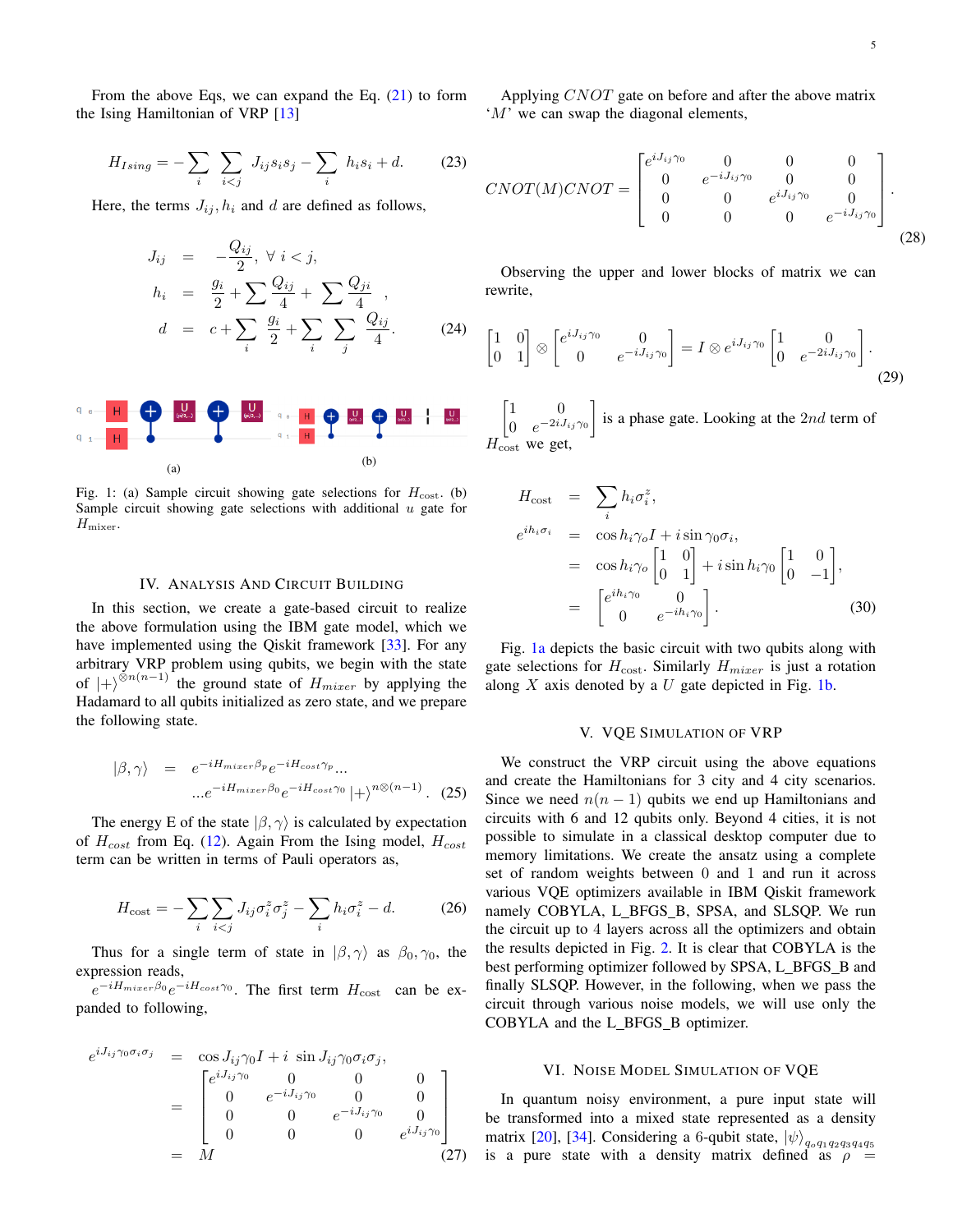<span id="page-5-0"></span>

Fig. 2: Plot illustrating the circuit simulation of VRP with 5 layers using various optimizers (COBYLA, L\_BFGS\_B, SLSQP, SPSA). The plot consists of two separate graphs depicting simulation output of 6 qubit and 12 qubit circuits respectively. Each plot in turn consists of four lines indicating energy values for separate optimizers. The minimum value at each Layer is represented in pairs with (layer, minimum energy) format.

 $\ket{\psi}_{q_0q_1q_2q_3q_4q_5}$   $\bra{\psi}_{q_0q_1q_2q_3q_4q_5}$ . After the implementation of the noise model, the density matrix takes the following form,

$$
\xi_r(\rho) = \sum_m (E_m^{rq0})(E_m^{rq1})...(E_m^{rq5})\rho
$$
  
× $(E_m^{rq0})^{\dagger} (E_m^{rq1})^{\dagger}...(E_m^{rq5})^{\dagger}$ , (31)

where  $r \in \{A, B, W, F, D\}$ . The elements of the noise channels are described as follows, A is amplitude damping noise,  $B$  is bit-flip noise,  $W$  is phase-flip noise,  $F$  is bit-phaseflip noise, and  $D$  is depolarising noise. In our case, we apply these noise channels to our VRP circuit and ansatz which is variable based on the number of qubits (6 or 12) and layers (1 to 5). For simulation purpose, we choose the optimizer COBYLA as its has the best performance characteristics in simulation of VQE . We restrict the noise probability to 0.5 as noisy environments beyond this level of noise is unlikely and irrelevant in practice. In following subsections we discuss the noise channels and operators we experimented on in the VRP circuit.

## *A. Amplitude Damping*

The energy dissipation is a consequence of interaction of quantum system with an amplitude damping channel. In simple terms, a quantum system gaining or loosing energy from or to its environment is described as change in its amplitude or amplitude damping [\[34\]](#page-9-16), [\[35\]](#page-9-17). If  $\kappa_A$  is the probability of gain or loss of amplitude or decoherence rate; the Kraus operators of amplitude damping channel can be described as follows (Eq. [\(32\)](#page-5-1)),

<span id="page-5-1"></span>
$$
E_0^A = \begin{bmatrix} 1 & 0 \\ 0 & \sqrt{1 - \kappa_A} \end{bmatrix},
$$
  
\n
$$
E_1^A = \sqrt{\kappa_A} \begin{bmatrix} 0 & 1 \\ 0 & 0 \end{bmatrix}.
$$
 (32)

#### *B. Bitflip Noise*

Bitflip noise is characterised by random bit-flip errors [\[35\]](#page-9-17) with probability  $0\kappa_B$ . Thus, the Kraus operators of bit-flip noise channel can be described as Eq. [\(33\)](#page-5-2),

<span id="page-5-2"></span>
$$
E_0^B = \sqrt{1 - \kappa_B} I,
$$
  

$$
E_1^B = \sqrt{\kappa_B} X = \sqrt{\kappa_B} \begin{bmatrix} 0 & 1 \\ 1 & 0 \end{bmatrix}.
$$
 (33)

# *C. Phase Flip Noise*

Phase-flip noise alters the phase parameter of quantum system without exchange of energy [\[34\]](#page-9-16), [\[35\]](#page-9-17). The decoherence rate or the phase-flip noise parameter also follows the simple Bernoulli distribution with probability parameter  $\kappa_w$ . thus the Kraus operators of phase-flip noise channel can be defined as Eq. [\(34\)](#page-5-3),

<span id="page-5-3"></span>
$$
E_0^W = \sqrt{1 - \kappa_W} I,
$$
  
\n
$$
E_1^W = \sqrt{\kappa_W} Z = \sqrt{\kappa_W} \begin{bmatrix} 1 & 0 \\ 0 & -1 \end{bmatrix}.
$$
 (34)

# *D. Bit-Phase Flip Noise*

Bit-phase flip noise channel is characterised by combination of random bit-flip errors along with change in phase information of the quantum system without loss of energy [\[35\]](#page-9-17). Similar to other noise channels, the decoherence rate or the combined probability of bit-phase flip error follows the distribution  $\kappa_F$ . The Kraus operator of the bit-phase flip channel could be given by Eq.  $(35)$ ,

<span id="page-5-4"></span>
$$
E_0^F = \sqrt{1 - \kappa_F} I,
$$
  
\n
$$
E_1^F = \sqrt{\kappa_F} Y = \sqrt{\kappa_F} \begin{bmatrix} 0 & -i \\ i & 0 \end{bmatrix}.
$$
 (35)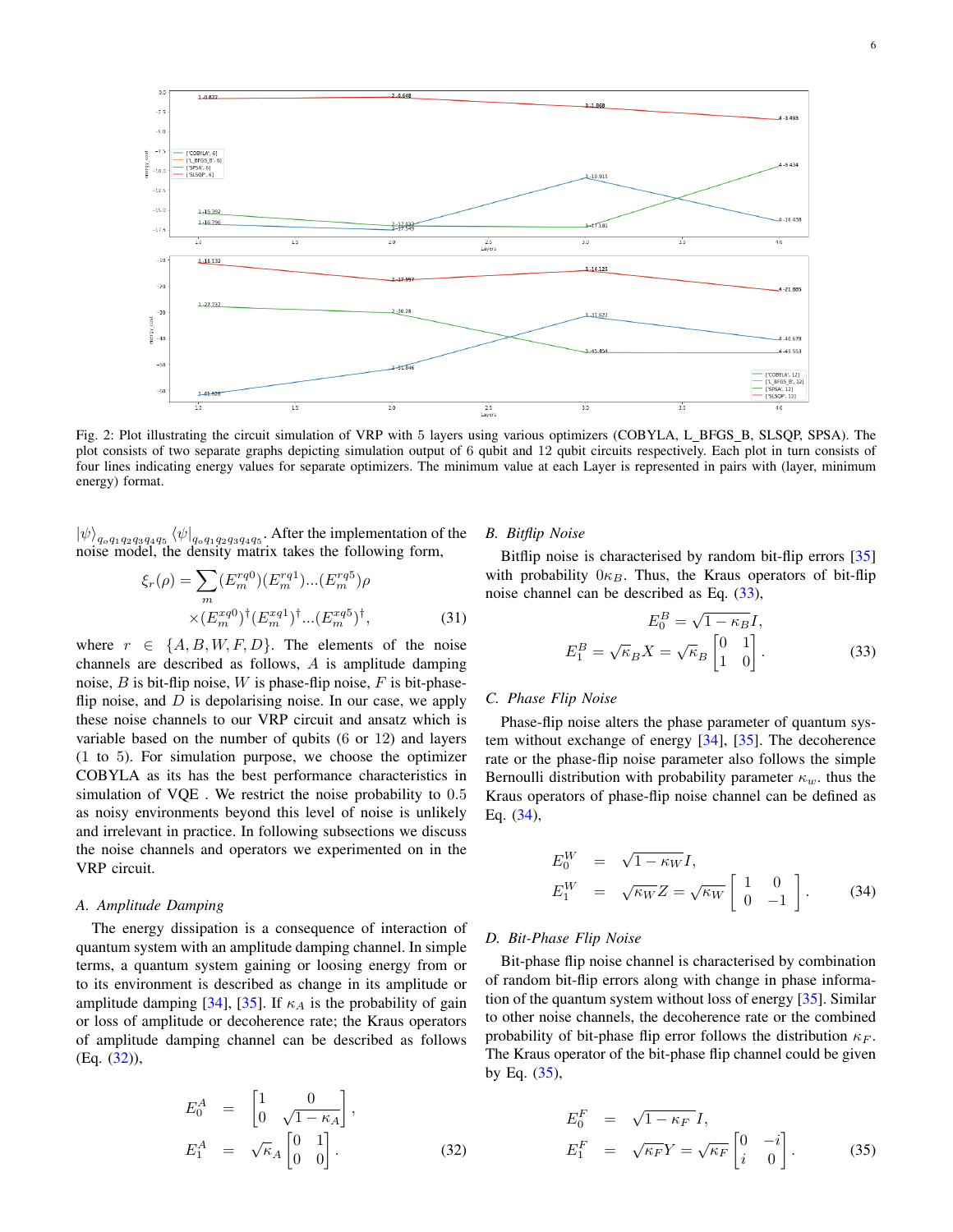<span id="page-6-0"></span>

Fig. 3: Plot illustrating the average EnergyCost of VRP with 4 layers using various NoiseModels (Amplitude damping , Bit-flip, Bit-phaseflip, Phase-flip, and Depolarising noise). The plot consists of two separate charts depicting simulation output of 6 qubit and 12 qubit circuits respectively. The minimum value at each Layer is represented in pairs with (layer, minimum energy) format.

#### *E. Depolarizing Noise*

A depolarizing noise channel is one that either leaves the system untouched or replaces it with a maximally mixed state of  $I/d$  for a d-level quantum system. The decoherence rate or the depolarization noise probability follows the distribution with parameter  $\kappa_D$ . The Kraus operators as follows,

$$
E_0^D = \sqrt{1 - \kappa_D} I,
$$
  
\n
$$
E_1^D = \sqrt{\frac{\kappa_D}{3}} X = \sqrt{\frac{\kappa_D}{3}} \begin{bmatrix} 0 & 1 \\ 1 & 0 \end{bmatrix},
$$
  
\n
$$
E_2^D = \sqrt{\frac{\kappa_D}{3}} Y = \sqrt{\frac{\kappa_D}{3}} \begin{bmatrix} 0 & -i \\ i & 0 \end{bmatrix},
$$
  
\n
$$
E_3^D = \sqrt{\frac{\kappa_D}{3}} Z = \sqrt{\frac{\kappa_D}{3}} \begin{bmatrix} 1 & 0 \\ 0 & -1 \end{bmatrix}.
$$
\n(36)

It is to be noted that, in all the cases, the noise channel is applied locally to each circuit.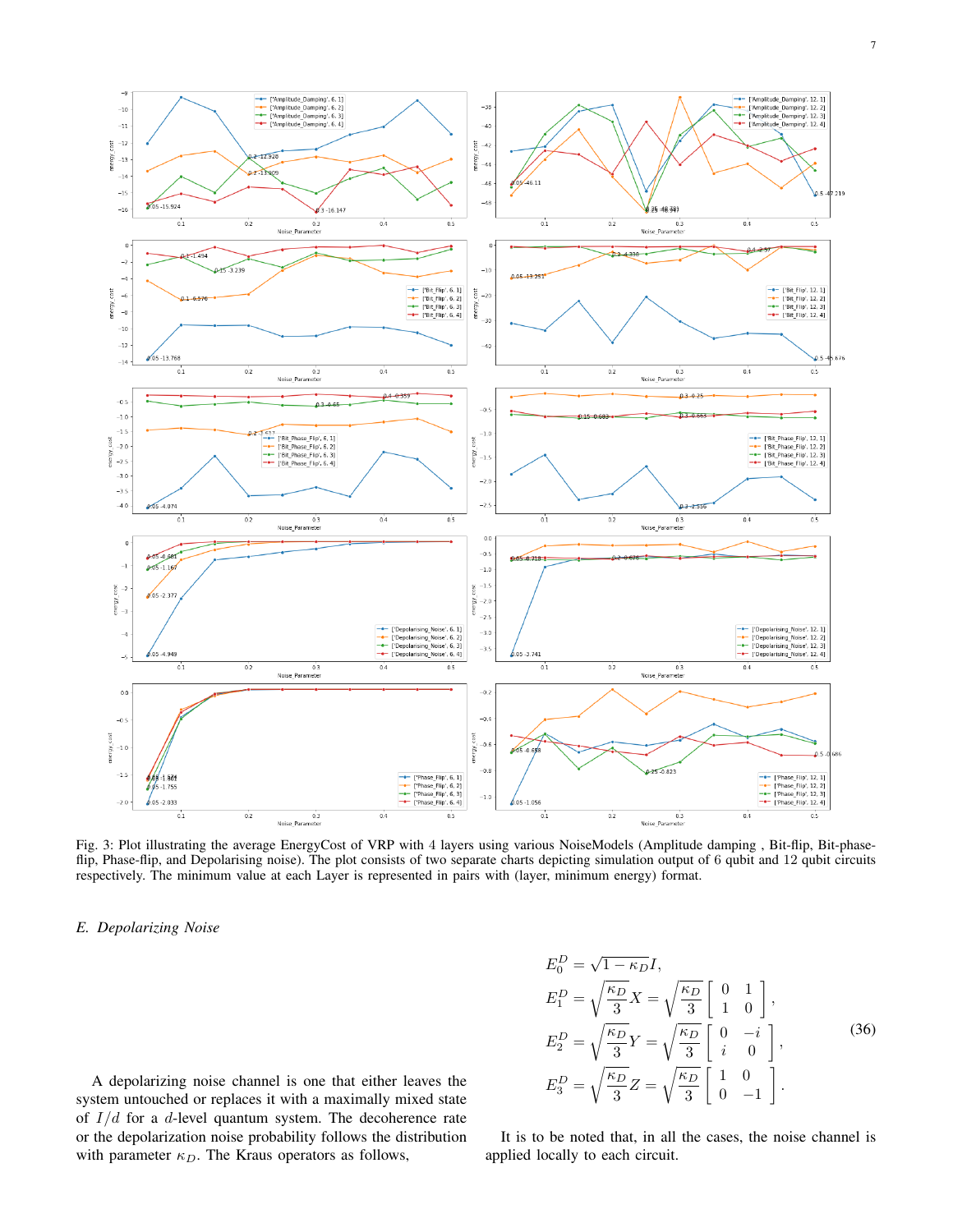# VII. INFERENCES FROM SIMULATION

<span id="page-7-0"></span>In the experiment of simulating VRP across various noise channels we vary the noise probability from 0.05 to 0.5 and observe the energy values of VQE. We execute the VRP circuit with 1 to 4 layers with our chosen optimizer COBYLA for both 6 qubit and 12 qubit configurations. The experiment is repeated 10 times for each noise model with different noise realizations. In the same experiment, we calculate the minimum eigenvalue of classical Hamiltonian and record the difference of energy cost after induction of noise. The energy of the state is recorded for each layer of the QAOA circuit from 1 to 4. These values are averaged over the 10 iterations to arrive at the average energy cost for each value of noise parameter and each layer number. The results are depicted in Fig. [3](#page-6-0) and summarized in Table [I.](#page-7-1) The deviation from the optimal value is shown in Table [II.](#page-8-17)

We note that VQE values are impacted due to the induction of noise channels. Amplitude damping noise shows values range between 50% to 75% of classical minimum for both 6 qubit ( $-17.68$ ) and 12 qubit ( $-65.684$ ) circuits. There are a few outliers wherein some parameter values of high noise, the algorithm is able to reach very close to the classical minimum for 6 qubit circuits. For 12 qubit circuits, the values are mostly above 50% of classical minimum but never reaches as close as in 6 qubit circuits. However this trend is seen across multiple layers for amplitude damping channel. In plots, we see the global minimum across layers is observed at 2nd layer at −48.947 but it is very close to the minimum of 1st layer at −47.219. Hence we can infer that for amplitude damping channel, increasing the layers dose not necessarily improve the results.

For the bit-flip noise channel, we note that the the VQE values are 50% or above of the classical minimum for the first layer but it degrades to around 25% for 2nd layer, falling further on 3rd and finally close to zero on 4th. Since this trend is seen in both 6 qubit and 12 qubit circuits, we can infer that for bit-flip noise channel, increasing the number of layers only degrades the VQE values.

There is a similar story for the bit-phase-flip channel. The VQE values are 25% percent or above of the classical minimum for the first layer but they degrades as the layers increase for 6 qubit. For 12 qubit circuits, the VQE values are consistently poor.

Finally, for both depolarising and phase-flip channels, the VQE values remain close to zero for both 6 qubit and 12 qubit circuits. It appears that bit-phase-flip, depolarising, and phaseflip noise channels are the most detrimental in VQE circuits.

In addition to the may hours of testing and debugging, it is to be noted that the results reported here amounted to 219 hours of CPU time on a standard laptop computer using Qiskit's built-in simulators [\[33\]](#page-9-15).

# VIII. DISCUSSION AND CONCLUSION

In this work, we studied the effects of noise in a gate-based simulation of an algorithm to solve the vehicle routing problem. We applied amplitude damping, bit-flip, phase-flip, bitphase-flip and depolarising noise channels to VRP circuits and

<span id="page-7-1"></span>

| <b>NoiseModel</b> |                |                               | <b>AmplitudeDamping</b> | <b>BitFlip</b>         | <b>BitPhaseFlip</b>  | <b>DepolarisingNoise</b> | <b>PhaseFlip</b>     |
|-------------------|----------------|-------------------------------|-------------------------|------------------------|----------------------|--------------------------|----------------------|
| <b>Qubits</b>     | Layers         | <b>NoiseParameter</b><br>0.05 | $-12.053$               |                        | 4.074                | -4 949                   | 2.033                |
| $\overline{6}$    | I              | 0.1                           | $-9.273$                | $-13.768$<br>$-9.577$  | $-3.419$             | 2.437                    | $-0.447$             |
|                   |                | 0.15                          | $-10.121$               | $-9.661$               | $-2.324$             | $-0.750$                 | $-0.036$             |
|                   |                | 0.2                           | $-12.928$               | $-9.614$               | $-3.667$             | $-0.608$                 | 0.049                |
|                   |                | 0.25                          | $-12.491$               | $-10.965$              | $-3.638$             | $-0.416$                 | 0.058                |
|                   |                | 0.3                           | $-12.381$               | $-10.883$              | $-3.386$             | $-0.261$                 | 0.059                |
|                   |                | 0.35                          | $-11.519$               | $-9.809$               | $-3.696$             | $-0.045$                 | 0.059                |
|                   |                | 04<br>0.45                    | $-11.040$<br>$-9.440$   | $-9.881$<br>$-10.531$  | $-2.189$<br>$-2.440$ | 0.006<br>0.034           | 0.059<br>0.059       |
|                   |                | 0.5                           | $-11.470$               | $-11.999$              | $-3.415$             | 0.050                    | 0.059                |
|                   | $\overline{2}$ | 0.05                          | $-13.698$               | $-4.262$               | $-1.459$             | $-2.377$                 | $-1.601$             |
|                   |                | 0.1                           | $-12.773$               | $-6.576$               | $-1.383$             | $-0.748$                 | $-0.313$             |
|                   |                | 0.15                          | $-12.495$               | $-6.282$               | $-1.446$             | $-0.305$                 | $-0.055$             |
|                   |                | 0.2                           | $-13.909$               | $-5.872$               | $-1.617$             | $-0.052$                 | 0.058                |
|                   |                | 0.25<br>0.3                   | $-13.171$<br>$-12.834$  | $-3.002$<br>$-1.198$   | $-1.267$<br>$-1.296$ | 0.029<br>0.055           | 0.058<br>0.059       |
|                   |                | 0.35                          | $-13.162$               | $-1.603$               | $-1.296$             | 0.058                    | 0.059                |
|                   |                | 0.4                           | $-12.760$               | $-3.310$               | $-1.184$             | 0.059                    | 0.059                |
|                   |                | 0.45                          | $-13.789$               | $-3.790$               | $-1.064$             | 0.059                    | 0.059                |
|                   |                | 0.5                           | $-12.986$               | $-3.075$               | $-1.511$             | 0.059                    | 0.059                |
|                   | 3              | 0.05                          | $-15.924$               | $-2.332$               | $-0.478$             | $-1.167$                 | $-1.755$             |
|                   |                | 0.1                           | $-14.026$               | $-1.392$               | $-0.646$             | $-0.396$                 | $-0.476$             |
|                   |                | 0.15                          | $-14.999$               | $-3.239$               | $-0.576$             | $-0.031$                 | $-0.014$             |
|                   |                | 02<br>0.25                    | $-12.909$<br>$-14.413$  | $-1.634$               | $-0.507$             | 0.053<br>0.058           | 0.058<br>0.059       |
|                   |                | 0.3                           | $-15.029$               | $-2.651$<br>$-0.910$   | $-0.621$<br>$-0.650$ | 0.059                    | 0.059                |
|                   |                | 0.35                          | $-14.156$               | $-1.864$               | $-0.594$             | 0.059                    | 0.059                |
|                   |                | 0.4                           | $-13.519$               | $-1.784$               | $-0.448$             | 0.059                    | 0.059                |
|                   |                | 0.45                          | $-15.388$               | $-1.621$               | $-0.560$             | 0.059                    | 0.059                |
|                   |                | 0.5                           | $-14.377$               | $-0.498$               | $-0.563$             | 0.059                    | 0.059                |
|                   | $\overline{4}$ | 0.05                          | $-15.659$               | $-0.969$               | $-0.280$             | $-0.681$                 | $-1.574$             |
|                   |                | 0.1<br>0.15                   | $-15.055$<br>$-15.560$  | $-1.494$               | $-0.296$<br>$-0.319$ | $-0.052$<br>0.047        | $-0.357$<br>$-0.022$ |
|                   |                | 0.2                           | $-14.661$               | $-0.213$<br>$-1.312$   | $-0.335$             | 0.059                    | 0.059                |
|                   |                | 0.25                          | $-14.771$               | $-0.502$               | $-0.322$             | 0.059                    | 0.059                |
|                   |                | 0.3                           | $-16.147$               | $-0.193$               | $-0.246$             | 0.059                    | 0.059                |
|                   |                | 0.35                          | $-13.608$               | $-0.238$               | $-0.301$             | 0.059                    | 0.059                |
|                   |                | 04                            | $-13.916$               | $-0.012$               | $-0.359$             | 0.059                    | 0.059                |
|                   |                | 0.45                          | $-13.427$               | $-0.886$               | $-0.218$             | 0.059                    | 0.059                |
| 12                |                | 0.5                           | $-15.757$               | $-0.074$               | $-0.294$             | 0.059                    | 0.059                |
|                   | ī              | 0.05<br>0.1                   | $-42.626$<br>$-42.157$  | $-31.086$<br>$-33.947$ | $-1.855$<br>$-1.448$ | $-3.741$<br>$-0.919$     | $-1.056$<br>$-0.514$ |
|                   |                | 0.15                          | $-38.465$               | $-22.328$              | $-2.387$             | $-0.669$                 | $-0.660$             |
|                   |                | 0.2                           |                         | $-38.835$              | $-2.260$             | $-0.637$                 | $-0.581$             |
|                   |                | 0.25                          | $-37.787$<br>$-46.766$  | $-20.722$              | $-1.696$             | $-0.599$                 | $-0.609$             |
|                   |                | 0.3                           | $-41.555$               | $-30.384$              | $-2.556$             | $-0.653$                 | $-0.567$             |
|                   |                | 0.35                          | $-37.722$               | $-37.187$              | $-2.454$             | $-0.512$                 | $-0.444$             |
|                   |                | 0.4                           | $-38.388$               | $-35.172$              | $-1.951$             | $-0.618$                 | $-0.548$             |
|                   |                | 0.45<br>0.5                   | 40.835<br>-47.219       | $-35.500$<br>45.676    | $-1.909$<br>$-2.387$ | $-0.545$<br>$-0.565$     | $-0.482$<br>$-0.577$ |
|                   | $\overline{2}$ | 0.05                          | $-47.215$               | $-13.251$              | $-0.240$             | $-0.718$                 | $-0.658$             |
|                   |                | 0.1                           | $-43.464$               | $-11.857$              | $-0.166$             | $-0.255$                 | $-0.410$             |
|                   |                | 0.15                          | 40.368                  | $-7.993$               | $-0.223$             | $-0.208$                 | $-0.383$             |
|                   |                | 0.2                           | $-45.283$               | $-2.685$               | $-0.178$             | $-0.242$                 | $-0.178$             |
|                   |                | 0.25                          | -48.947                 | $-7.242$               | $-0.229$             | $-0.231$                 | $-0.363$             |
|                   |                | 0.3<br>0.35                   | $-36.999$               | $-5.921$               | $-0.250$             | $-0.209$                 | $-0.192$             |
|                   |                | 0.4                           | 44.922<br>43.944        | $-0.137$<br>$-9.986$   | $-0.213$<br>$-0.232$ | $-0.454$<br>$-0.113$     | $-0.255$<br>$-0.313$ |
|                   |                | 0.45                          | 46.463                  | $-0.931$               | $-0.189$             | $-0.444$                 | $-0.274$             |
|                   |                | 0.5                           | 43.890                  | $-1.993$               | $-0.200$             | $-0.259$                 | $-0.211$             |
|                   | 3              | 0.05                          | $-46.368$               | $-1.086$               | $-0.610$             | $-0.713$                 | $-0.662$             |
|                   |                | 0.1                           | -40.817                 | $-0.656$               | $-0.638$             | $-0.690$                 | $-0.520$             |
|                   |                | 0.15                          | $-37.797$               | $-0.649$               | $-0.683$             | $-0.709$                 | $-0.786$             |
|                   |                | 0.2<br>0.25                   | -39.519<br>$-48.781$    | $-4.338$<br>$-3.428$   | $-0.657$<br>$-0.679$ | $-0.649$<br>$-0.658$     | $-0.626$<br>$-0.823$ |
|                   |                | 0.3                           | -40.945                 | $-1.416$               | $-0.568$             | $-0.576$                 | $-0.736$             |
|                   |                | 0.35                          | $-38.358$               | $-3.589$               | $-0.599$             | $-0.646$                 | $-0.529$             |
|                   |                | 0.4                           | $-42.179$               | $-3.328$               | $-0.647$             | $-0.605$                 | $-0.539$             |
|                   |                | 0.45                          | $-41.264$               | $-0.603$               | $-0.670$             | $-0.700$                 | $-0.523$             |
|                   |                | 0.5                           | -44.605                 | $-2.647$               | $-0.672$             | $-0.613$                 | $-0.593$             |
|                   | 4              | 0.05                          | $-46.110$               | $-0.565$               | $-0.530$             | $-0.643$                 | $-0.533$             |
|                   |                | 0.1<br>0.15                   | 42.539<br>$-42.971$     | $-1.276$<br>$-0.596$   | $-0.653$<br>$-0.638$ | $-0.628$<br>$-0.650$     | $-0.577$<br>$-0.611$ |
|                   |                | 0.2                           | -44.977                 | $-0.560$               | $-0.649$             | $-0.676$                 | $-0.653$             |
|                   |                | 0.25                          | $-39.561$               | $-0.781$               | $-0.582$             | $-0.567$                 | $-0.680$             |
|                   |                | 0.3                           | $-44.023$               | $-0.624$               | $-0.663$             | $-0.651$                 | $-0.539$             |
|                   |                | 0.35                          | -40.907                 | $-0.657$               | $-0.634$             | $-0.599$                 | $-0.606$             |
|                   |                | 0.4                           | $-42.012$               | $-2.570$               | $-0.573$             | $-0.594$                 | $-0.585$             |
|                   |                | 0.45                          | -43.650                 | $-0.604$               | $-0.598$             | $-0.569$                 | $-0.681$             |
|                   |                | 0.5                           | $-42.357$               | $-0.608$               | $-0.539$             | $-0.571$                 | $-0.686$             |

TABLE I: VQE simulation of amplitude damping, bit-flip, phaseflip, bit-phase-flip and depolarizing channel for 6 and 12 qubits with 4 layers involving optimizer COBYLA, where energy costs are averaged over 10 simulations.

analyzed the effects. We have found that amplitude damping noise causes the least impact on the results of an optimized variational circuit. In contrast bit-phase-flip, depolarising and phase-flip noise channels had the maximum negative impact.

In most cases, the effects of noise are minimal at the first layer of the VRP circuits. While additional layers improve upon the results in the noiseless case, the opposite is true in the case of noise. Since some noise will always be present in quantum circuits, a practical finding of our results is that the COBYLA classical optimizers performs best for VQE circuits as compared to the other available optimizers.

The work we have presented in this paper provides an interesting avenue in evaluating the effect of noise on detailed gate-based simulations of hybrid quantum algorithms for realworld applications. Noise is considered to be the most problematic aspect of today's intermediate scale devices, and hence understanding the details of the effects of noise is critical in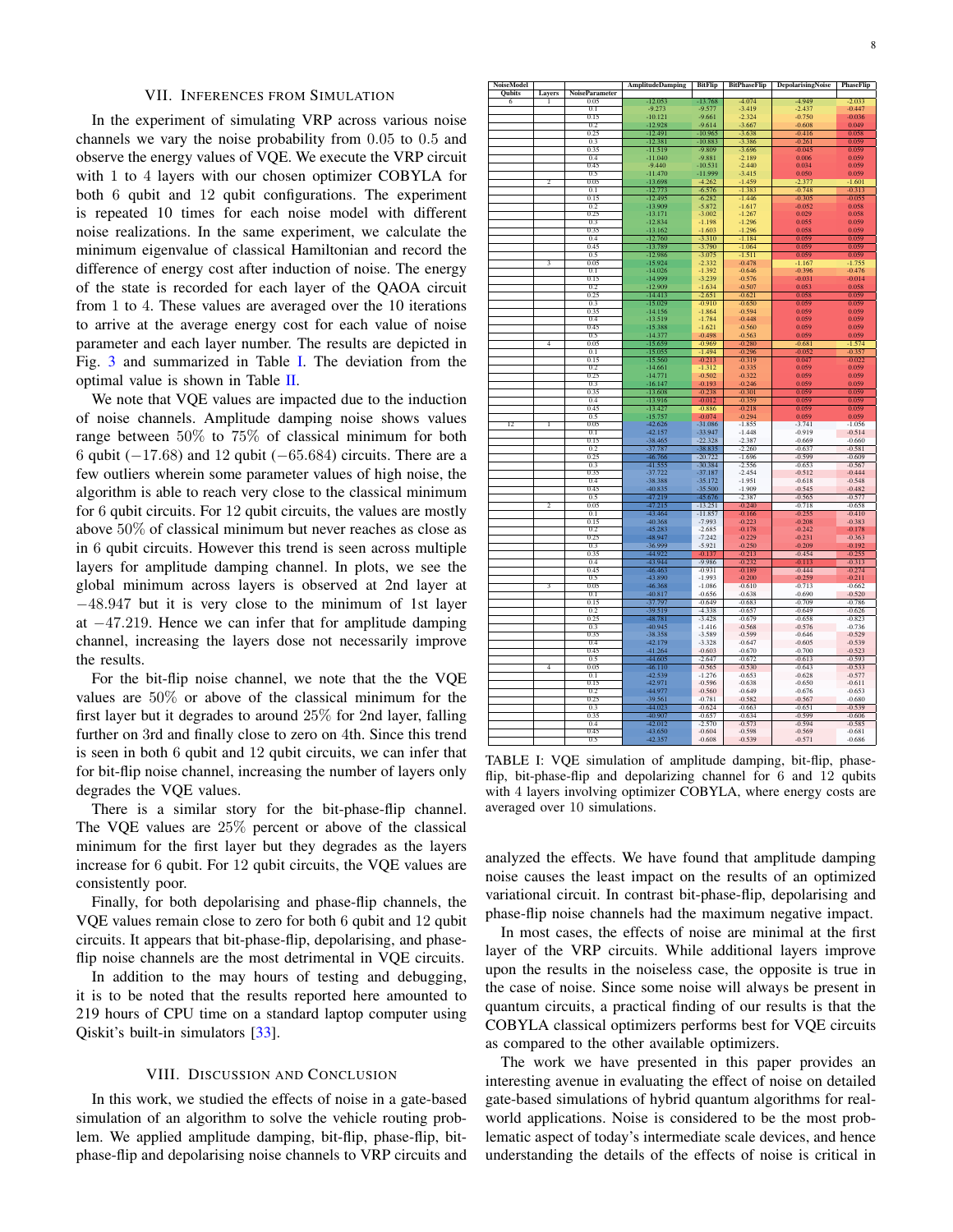<span id="page-8-17"></span>

| NoiseModel                      |                |                               | AmplitudeDamping        | BitFlip          | <b>BitPhaseFlip</b> | <b>DepolarisingNoise</b> | <b>PhaseFlip</b>        |
|---------------------------------|----------------|-------------------------------|-------------------------|------------------|---------------------|--------------------------|-------------------------|
| <b>Qubits</b><br>$\overline{6}$ | Layers<br>ī    | <b>NoiseParameter</b><br>0.05 | 5.631                   | 3.917            | 13.610              | 12.736                   | 15.651                  |
|                                 |                | 0.1                           | 8.412                   | 8.107            | 14.265              | 15.247                   | 17.238                  |
|                                 |                | 0.15                          | 7.563                   | 8.023            | 15.360              | 16.934                   | 17.649                  |
|                                 |                | 0.2                           | 4.757                   | 8.070            | 14.017              | 17.076                   | 17.734                  |
|                                 |                | 0.25                          | 5.194                   | 6.719            | 14.046              | 17.269                   | 17.742                  |
|                                 |                | 0.3                           | 5.303                   | 6.801            | 14.299              | 17.423                   | 17.744                  |
|                                 |                | 0.35                          | 6.165                   | 7.875            | 13.989              | 17.639                   | 17.744                  |
|                                 |                | 0.4                           | 6.644                   | 7.803            | 15.495              | 17.690                   | 17.744<br>17.744        |
|                                 |                | 0.45                          | 8.244                   | 7.153            | 15.245              | 17.718                   |                         |
|                                 |                | 0.5                           | 6.215                   | 5.686            | 14.270              | 17.734                   | 17.744                  |
|                                 | $\overline{2}$ | 0.05<br>0 <sub>1</sub>        | 3.986<br>4.911          | 13.423           | 16.225<br>16.301    | 15.307<br>16.936         | 16.084                  |
|                                 |                | 0.15                          | 5.189                   | 11.108<br>11.402 | 16.239              | 17.379                   | 17.371<br>17.630        |
|                                 |                | 0.2                           | 3.775                   | 11.813           | 16.067              | 17.632                   | 17.742                  |
|                                 |                | 0.25                          | 4.513                   | 14.683           | 16.417              | 17.714                   | 17.742                  |
|                                 |                | 0.3                           | 4.851                   | 16.487           | 16.388              | 17.739                   | 17.744                  |
|                                 |                | 0.35                          | 4.522                   | 16.081           | 16.388              | 17.742                   | 17.744                  |
|                                 |                | 0.4                           | 4.925                   | 14.374           | 16.501              |                          | 17.744                  |
|                                 |                | 0.45                          | 3.895                   | 13.894           | 16.620              | $\frac{17.744}{17.744}$  | 17.744                  |
|                                 |                | 0.5                           | 4.698                   | 14.610           | 16.173              | 17.744                   | 17.744                  |
|                                 |                | 0.05                          | 1.760                   | 15.352           | 17.206              | 16.518                   | 15.929                  |
|                                 |                | 0.1                           | 3.658                   | 16.292           | 17.039              | 17.289                   | 17.208                  |
|                                 |                | 0.15                          | 2.686                   | 14.445           | 17.108              | 17.653                   | 17.670                  |
|                                 |                | 0.2                           | 4.776                   | 16.051           | 17.177              | 17.737                   | 17.742                  |
|                                 |                | 0.25                          | 3.271                   | 15.033           | 17.064              | 17.742                   | 17.743                  |
|                                 |                | 0.3                           | 2.655                   | 16.774           | 17.034              | 17.744                   | 17.744                  |
|                                 |                | 0.35                          | 3.529                   | 15.820           | 17.091              | 17.744                   | 17.744                  |
|                                 |                | 0.4<br>0.45                   | 4.165<br>2.297          | 15.901<br>16.063 | 17.236<br>17.124    | 17.744<br>17.744         | 17.744<br>17.744        |
|                                 |                | 0.5                           | 3.307                   | 17.187           | 17.122              | 17.744                   | 17.744                  |
|                                 | $\overline{4}$ | 0.05                          | 2.025                   | 16.715           | 17.404              | 17.003                   | 16.111                  |
|                                 |                | 0.1                           | 2.629                   | 16.190           | 17.389              | 17.632                   | 17.328                  |
|                                 |                | 0.15                          | 2.124                   | 17.472           | 17.365              | 17.732                   | 17.662                  |
|                                 |                | 0.2                           | 3.023                   | 16.373           | 17.349              | 17.743                   | 17.743                  |
|                                 |                | 0.25                          | 2.914                   | 17.182           | 17.362              | $\frac{17.744}{17.744}$  | $\frac{17.744}{17.744}$ |
|                                 |                | 0.3                           | 1.537                   | 17492            | 17439               |                          |                         |
|                                 |                | 0.35                          | 4.076                   | 17.447           | 17.383              | 17.744                   | 17.744                  |
|                                 |                | 04                            | 3.769                   | 17.672           | 17.325              | 17.744                   | 17.744                  |
|                                 |                | 0.45                          | 4.257                   | 16.798           | 17.466              | 17.744                   | 17.744                  |
|                                 |                | 0.5                           | 1.927                   | 17.610           | 17.390              | 17.744                   | 17.744                  |
| $\overline{12}$                 | T              | 0.05                          | 23.058                  | 34.599           | 63.829              | 61.943                   | 64.628                  |
|                                 |                | 0.1                           | 23.528                  | 31.738           | 64.237              | 64.765                   | 65.171                  |
|                                 |                | 0.15<br>0.2                   | 27.220<br>27.898        | 43.356<br>26.850 | 63.298<br>63.424    | 65.015<br>65.048         | 65.025<br>65.104        |
|                                 |                | 0.25                          | 18.919                  | 44.963           | 63.988              | 65.086                   | 65.076                  |
|                                 |                | 0.3                           | 24.129                  | 35.301           | 63.129              | 65.031                   | 65.118                  |
|                                 |                | 0.35                          | 27.963                  | 28.498           | 63.231              | 65.173                   | 65.241                  |
|                                 |                | 0 <sub>4</sub>                | 27.297                  | 30.513           | 63.733              | 65.067                   | 65.136                  |
|                                 |                | 0.45                          | 24.850                  | 30.185           | 63.776              | 65.140                   | 65.203                  |
|                                 |                | 0.5                           | 18.465                  | 20.008           | 63.298              | 65.120                   | 65.107                  |
|                                 | $\overline{2}$ | 0.05                          | 18.469                  | 52.433           | 65.445              | 64.967                   | 65.026                  |
|                                 |                | 0.1                           | 22.220                  | 53.827           | 65.518              | 65.429                   | 65.275                  |
|                                 |                | 0.15                          | $\frac{25.317}{25.317}$ | 57.691           | 65.462              | 65.477                   | 65.302                  |
|                                 |                | 0.2                           | 20.402                  | 62.999           | 65.507              | 65.443                   | 65.507                  |
|                                 |                | 0.25                          | 16.737                  | 58.443           | 65.455              | 65.453                   | 65.322                  |
|                                 |                | 0.3                           | 28.686                  | 59.764           | 65.435              | 65.475                   | 65.493                  |
|                                 |                | 0.35                          | 20.763                  | 65.548           | 65.472              | 65.231                   | 65.430                  |
|                                 |                | 0.4                           | 21.740<br>19.222        | 55.698           | 65.453<br>65.496    | 65.572                   | 65.372                  |
|                                 |                | 0.45<br>0.5                   | 21.795                  | 64.753<br>63.692 | 65.485              | 65.241<br>65.425         | 65.411<br>65.474        |
|                                 | 3              | 0.05                          | 19.317                  | 64.599           | 65.074              | 64 972                   | 65.023                  |
|                                 |                | 0 <sub>1</sub>                | 24.868                  | 65.029           | 65.047              | 64.994                   | 65.164                  |
|                                 |                | 0.15                          | 27.888                  | 65.035           | 65.002              | 64.976                   | 64.899                  |
|                                 |                | 0.2                           | 26.165                  | 61.347           | 65.028              | 65.036                   | 65.059                  |
|                                 |                | 0.25                          | 16.904                  | 62.256           | 65.006              | 65.026                   | 64.862                  |
|                                 |                | 0.3                           | 24.740                  | 64.269           | 65.117              | 65.108                   | 64.949                  |
|                                 |                | 0.35                          | 27.327                  | 62.096           | 65.085              | 65.038                   | 65.156                  |
|                                 |                | 0.4                           | 23.506                  | 62.356           | 65.038              | 65.079                   | 65.146                  |
|                                 |                | 0.45                          | 24.421                  | 65.082           | 65.014              | 64.985                   | 65.162                  |
|                                 |                | 0.5                           | 21.079                  | 63.038           | 65.013              | 65.072                   | 65.092                  |
|                                 | $\overline{4}$ | 0.05                          | 19.575                  | 65.120           | 65.155              | 65,042                   | 65.152                  |
|                                 |                | 0 <sub>1</sub>                | 23.145                  | 64 408           | 65.031              | 65.057                   | 65.108                  |
|                                 |                | 0.15                          | 22.713                  | 65.088           | 65.047              | 65.034                   | 65.074                  |
|                                 |                | 0.2                           | 20.707                  | 65.124           | 65.036              | 65.008                   | 65.031                  |
|                                 |                | 0.25                          | 26.124                  | 64.903           | 65.103              | 65.117                   | 65.004                  |
|                                 |                | 0.3                           | 21.662                  | 65.061           | 65.022              | 65.033                   | 65.145                  |
|                                 |                |                               |                         |                  |                     |                          |                         |
|                                 |                | 0.35                          | 24.778                  | 65.028           | 65.051              | 65.086                   | 65.079                  |
|                                 |                | 0.4<br>0.45                   | 23.672<br>22.034        | 63.115<br>65.080 | 65.112<br>65.087    | 65.090<br>65.116         | 65.100<br>65.004        |

TABLE II: Table listing the amount of deviation from classical minimum for VQE simulation VRP using amplitude damping, bitflip, phase-flip, bit-phase-flip and depolarizing channels for  $6$  and  $12$ qubits with 4 layers using COBYLA as optimizer, where deviation values are averaged over 10 simulations.

understanding how to make the most effective use of them. In this article, we have considered COBYLA yet there is still room for study for the other optimizers, such as SPSA. We also aim to test compare these results to circuits run on small quantum devices. It would also be interesting to consider larger VRP instances in physical devices which are beyond the ability to simulate classically. Future work is also needed to analyze more detailed noise models guided by the measured characteristics from the real NISQ devices that are proposed to solve problems such as VRP.

#### ACKNOWLEDGMENT

The authors are grateful for the IBM Quantum Experience platform and their team for developing the Qiskit platform and providing an open access to their simulators for running quantum circuits and performing the experiments reported here [\[33\]](#page-9-15).

# **REFERENCES**

- <span id="page-8-0"></span>[1] A. Montanaro, "Quantum algorithms: an overview," *npj Quantum Information*, vol. 2, no. 1, p. 15023, Jan. 2016. [Online]. Available: <https://doi.org/10.1038/npjqi.2015.23>
- <span id="page-8-1"></span>[2] S. Jordan, "https://quantumalgorithmzoo.org/." [Online]. Available: <https://quantumalgorithmzoo.org/#ONML>
- <span id="page-8-2"></span>[3] E. Farhi, J. Goldstone, and S. Gutmann, *A Quantum Approximate Optimization Algorithm*, Nov. 2014. [Online]. Available: [https:](https://arxiv.org/abs/1411.4028v1) [//arxiv.org/abs/1411.4028v1](https://arxiv.org/abs/1411.4028v1)
- <span id="page-8-3"></span>[4] E. Farhi, J. Goldstone, S. Gutmann, and M. Sipser, *Quantum Computation by Adiabatic Evolution*, Jan. 2000. [Online]. Available: <https://arxiv.org/abs/quant-ph/0001106v1>
- <span id="page-8-4"></span>[5] L. K. Grover, *A fast quantum mechanical algorithm for database search*, May 1996. [Online]. Available: [https://arxiv.org/abs/quant-ph/](https://arxiv.org/abs/quant-ph/9605043v3) [9605043v3](https://arxiv.org/abs/quant-ph/9605043v3)
- <span id="page-8-5"></span>[6] V. Dasari, M. S. Im, and L. Beshaj, *Solving machine learning optimization problems using quantum computers*, M. Blowers, R. D. Hall, and V. R. Dasari, Eds. Online Only, United States: SPIE, apr 2020. [Online]. Available: [https://www.](https://www.spiedigitallibrary.org/conference-proceedings-of-spie/11419/2565038/Solving-machine-learning-optimization-problems-using-quantum-computers/10.1117/12.2565038.full) [spiedigitallibrary.org/conference-proceedings-of-spie/11419/2565038/](https://www.spiedigitallibrary.org/conference-proceedings-of-spie/11419/2565038/Solving-machine-learning-optimization-problems-using-quantum-computers/10.1117/12.2565038.full) [Solving-machine-learning-optimization-problems-using-quantum-compu](https://www.spiedigitallibrary.org/conference-proceedings-of-spie/11419/2565038/Solving-machine-learning-optimization-problems-using-quantum-computers/10.1117/12.2565038.full)ters/ [10.1117/12.2565038.full](https://www.spiedigitallibrary.org/conference-proceedings-of-spie/11419/2565038/Solving-machine-learning-optimization-problems-using-quantum-computers/10.1117/12.2565038.full)
- <span id="page-8-6"></span>[7] E. National Academies of Sciences, "Chapter: 3 Quantum Algorithms and Applications," in *Quantum Computing: Progress and Prospects (2019)*. [Online]. Available: [https://www.nap.edu/catalog/](https://www.nap.edu/catalog/25196/quantum-computing-progress-and-prospects) [25196/quantum-computing-progress-and-prospects](https://www.nap.edu/catalog/25196/quantum-computing-progress-and-prospects)
- <span id="page-8-7"></span>[8] S. Harwood, C. Gambella, D. Trenev, A. Simonetto, D. Bernal, and D. Greenberg, "Formulating and Solving Routing Problems on Quantum Computers," *IEEE Transactions on Quantum Engineering*, vol. 2, pp. 1-17, 2021. [Online]. Available: [https://ieeexplore.ieee.org/](https://ieeexplore.ieee.org/document/9314905) [document/9314905](https://ieeexplore.ieee.org/document/9314905)
- <span id="page-8-8"></span>[9] K. Srinivasan, S. Satyajit, B. K. Behera, and P. K. Panigrahi, "Efficient quantum algorithm for solving travelling salesman problem: An ibm quantum experience," May 2018. [Online]. Available: <https://arxiv.org/abs/1805.10928v1>
- <span id="page-8-9"></span>[10] S. Feld, C. Roch, T. Gabor, C. Seidel, F. Neukart, I. Galter, W. Mauerer, and C. Linnhoff-Popien, *A Hybrid Solution Method for the Capacitated Vehicle Routing Problem Using a Quantum Annealer*, 2019, vol. 6. [Online]. Available: [https://www.frontiersin.org/article/10.](https://www.frontiersin.org/article/10.3389/fict.2019.00013) [3389/fict.2019.00013](https://www.frontiersin.org/article/10.3389/fict.2019.00013)
- <span id="page-8-10"></span>[11] Utkarsh, B. K. Behera, and P. K. Panigrahi, *Solving Vehicle Routing Problem Using Quantum Approximate Optimization Algorithm*, Feb. 2020. [Online]. Available: <https://arxiv.org/abs/2002.01351v1>
- <span id="page-8-11"></span>[12] C. Papalitsas, T. Andronikos, K. Giannakis, G. Theocharopoulou, and S. Fanarioti, "A QUBO Model for the Traveling Salesman Problem with Time Windows," *Algorithms*, vol. 12, no. 11, 2019. [Online]. Available: <https://www.mdpi.com/1999-4893/12/11/224>
- <span id="page-8-12"></span>[13] F. Glover, G. Kochenberger, M. Ma, and Y. Du, "Quantum Bridge Analytics II: QUBO-Plus, network optimization and combinatorial chaining for asset exchange," *4OR*, vol. 18, no. 4, pp. 387–417, 2020, publisher: Springer. [Online]. Available: [https://ideas.repec.org/a/spr/](https://ideas.repec.org/a/spr/aqjoor/v18y2020i4d10.1007_s10288-020-00464-9.html) [aqjoor/v18y2020i4d10.1007](https://ideas.repec.org/a/spr/aqjoor/v18y2020i4d10.1007_s10288-020-00464-9.html)\_s10288-020-00464-9.html
- <span id="page-8-13"></span>[14] G. Kochenberger, J.-K. Hao, F. Glover, M. Lewis, Z. Lü, H. Wang, and Y. Wang, "The unconstrained binary quadratic programming problem: A survey," *Journal of Combinatorial Optimization*, vol. 28, Jul. 2014. [Online]. Available: [https://link.springer.com/article/10.1007/](https://link.springer.com/article/10.1007/s10878-014-9734-0) [s10878-014-9734-0](https://link.springer.com/article/10.1007/s10878-014-9734-0)
- <span id="page-8-14"></span>[15] H. Irie, G. Wongpaisarnsin, M. Terabe, A. Miki, and S. Taguchi, "Quantum Annealing of Vehicle Routing Problem with Time, State and Capacity," in *Quantum Technology and Optimization Problems*, ser. Lecture Notes in Computer Science, S. Feld and C. Linnhoff-Popien, Eds. Cham: Springer International Publishing, 2019, pp. 145–156. [Online]. Available: [https://link.springer.com/chapter/10.1007/](https://link.springer.com/chapter/10.1007/978-3-030-14082-3_13) [978-3-030-14082-3](https://link.springer.com/chapter/10.1007/978-3-030-14082-3_13) 13
- <span id="page-8-15"></span>[16] A. Crispin and A. Syrichas, "Quantum Annealing Algorithm for Vehicle Scheduling," in *2013 IEEE International Conference on Systems, Man, and Cybernetics*, Oct. 2013, pp. 3523–3528, iSSN: 1062-922X. [Online]. Available: <https://ieeexplore.ieee.org/document/6722354>
- <span id="page-8-16"></span>[17] F. E. Office, "Application of Digital Annealer for Faster Combinatorial Optimization," *FUJITSU Sci. Tech. J.*, vol. 55, no. 2, p. 7, 2019. [Online]. Available: [https://www.fujitsu.com/global/documents/about/](https://www.fujitsu.com/global/documents/about/resources/publications/fstj/archives/vol55-2/paper12.pdf) [resources/publications/fstj/archives/vol55-2/paper12.pdf](https://www.fujitsu.com/global/documents/about/resources/publications/fstj/archives/vol55-2/paper12.pdf)